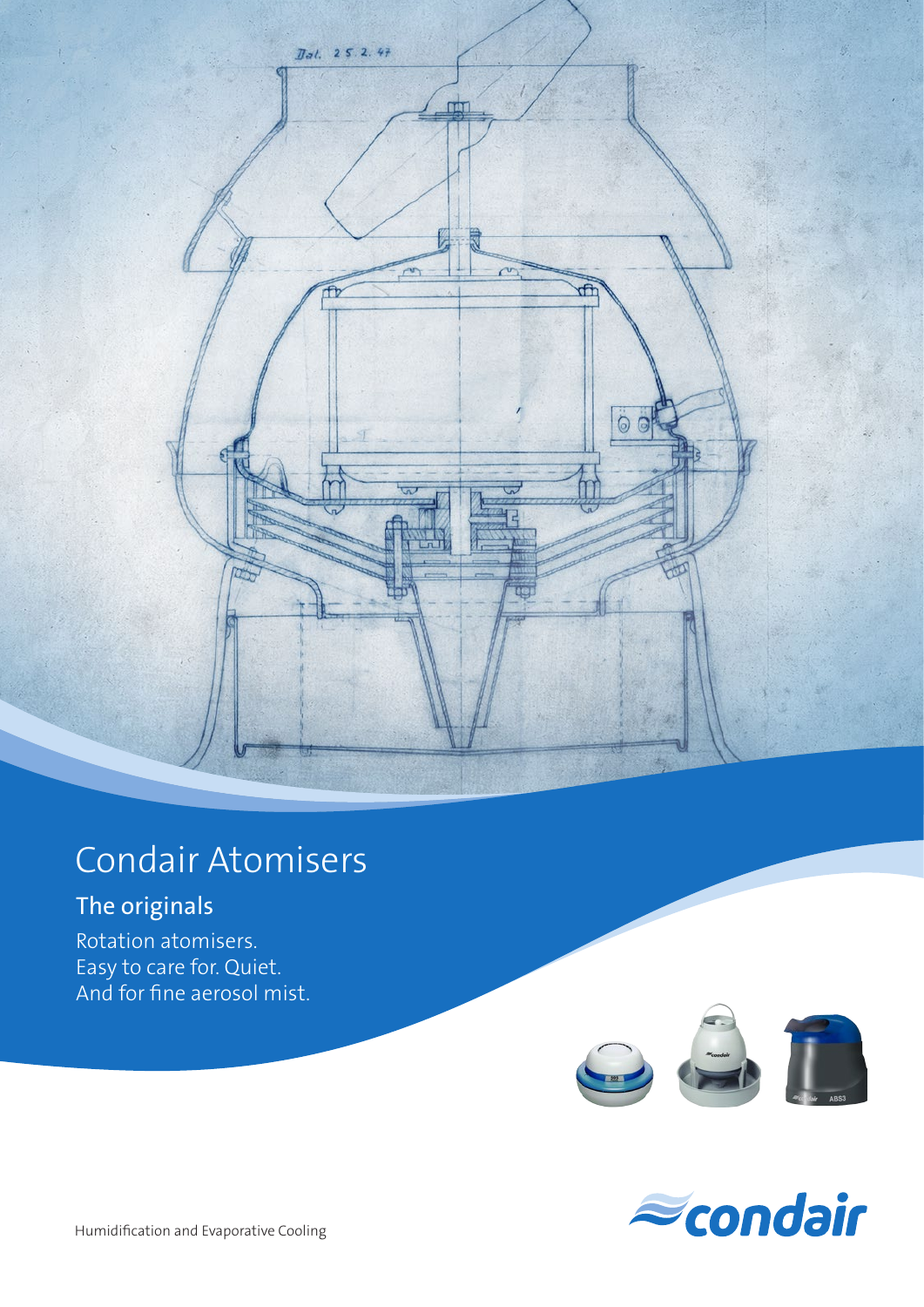### **Condair atomisers**

HUMIDIFICATION



**Condair 3001: Maximum safety** **Condair ABS3: Double Strength**

Horizontal or vertical? The deflector hoods supplied with this compact atomiser enable individual direction of a fine aero¬sol mist absolutely free of droplets. The unit can be cleaned with a minimum of effort, and you can decide whether you wish to connect your Condair 505 to the mains water supply or, alternatively, utilise the manuallyfilled water tank.

The Condair 3001 really comes into its own in industrial and commercial premises with a room volume of 500 m<sup>3</sup>. The deflector hood directs the aerosol mist exactly where you require it, as the outlet can be continuously adjusted. The Condair 3001 is equipped with a manually-filled tank, or fully-automatic operation is also possible (i.e. by connecting it to the mains water supply). The thermal overload switch deactivates the unit if the water level drops too low, ensuring maximum operating safety.

 $\approx$ condair

120° or 360° spray angle, wall- or ceiling-mounted, 1.1-6.5 l/h output: The Condair ABS3 is not only ideal for halls with various humidity zones. Its on/off or constant 0-10 V control signal enables you to precisely adapt humidity to ambient conditions. Its small water tank (drains 120 times an hour) and its electronically controlled rinsing guarantee safety, a long service life and low operating costs to make the Condair ABS3 the most hygienic unit of its kind.

ABS3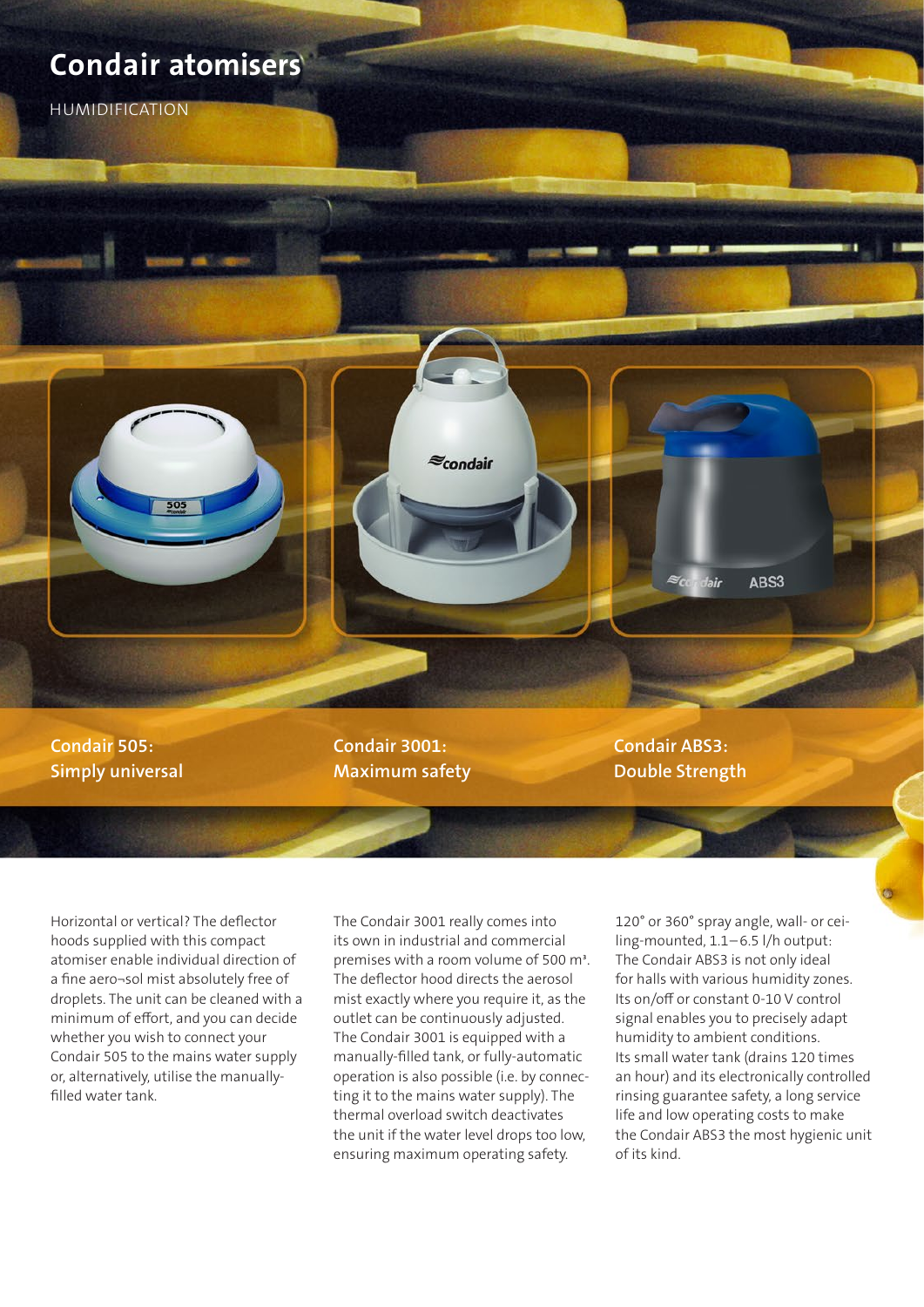

**Key benefits**

#### **Why Condair atomisers?**

#### **Efficient.**

Condair atomisers are characterised by low power consumption and an enhanced atomising effect, thus achieving an excellent humidifying capacity.

#### **Robust.**

Condair atomisers are also suitable for harsh conditions, thanks to the robust materials employed and design features which facilitate care. They have a long service life and require very little maintenance, even where enormous stress and unfavourable conditions such as dust or heat are involved.

#### **Universal applications**

Condair atomisers are extremely versatile and can be utilised in a wide range of applications, including the textile industry, assembly facilities, printers, fruit and vegetable warehouses, livestock holding facilities, the timber processing industry and cheese maturing.

#### **Simple connection to water mains**

Condair atomisers utilise normal drinking water or treated water and can be easily connected to the mains water supply. A reverse osmosis unit can be integrated between the water supply connection and atomiser for applications which require a higher level of hygiene.

#### **Low operating costs**

The development engineers responsible for Condair atomisers were extremely budget-conscious: low power consumption and durable components reduce operating costs to a minimum.

#### **One, two, three … an expansion option to suit your needs**

Connect, activate and forget it … you can start up your Condair atomiser with a minimum of effort. If you require a greater humidifying capacity, simply expand the system by adding more units. Condair atomisers provide the optimum solution for your application.